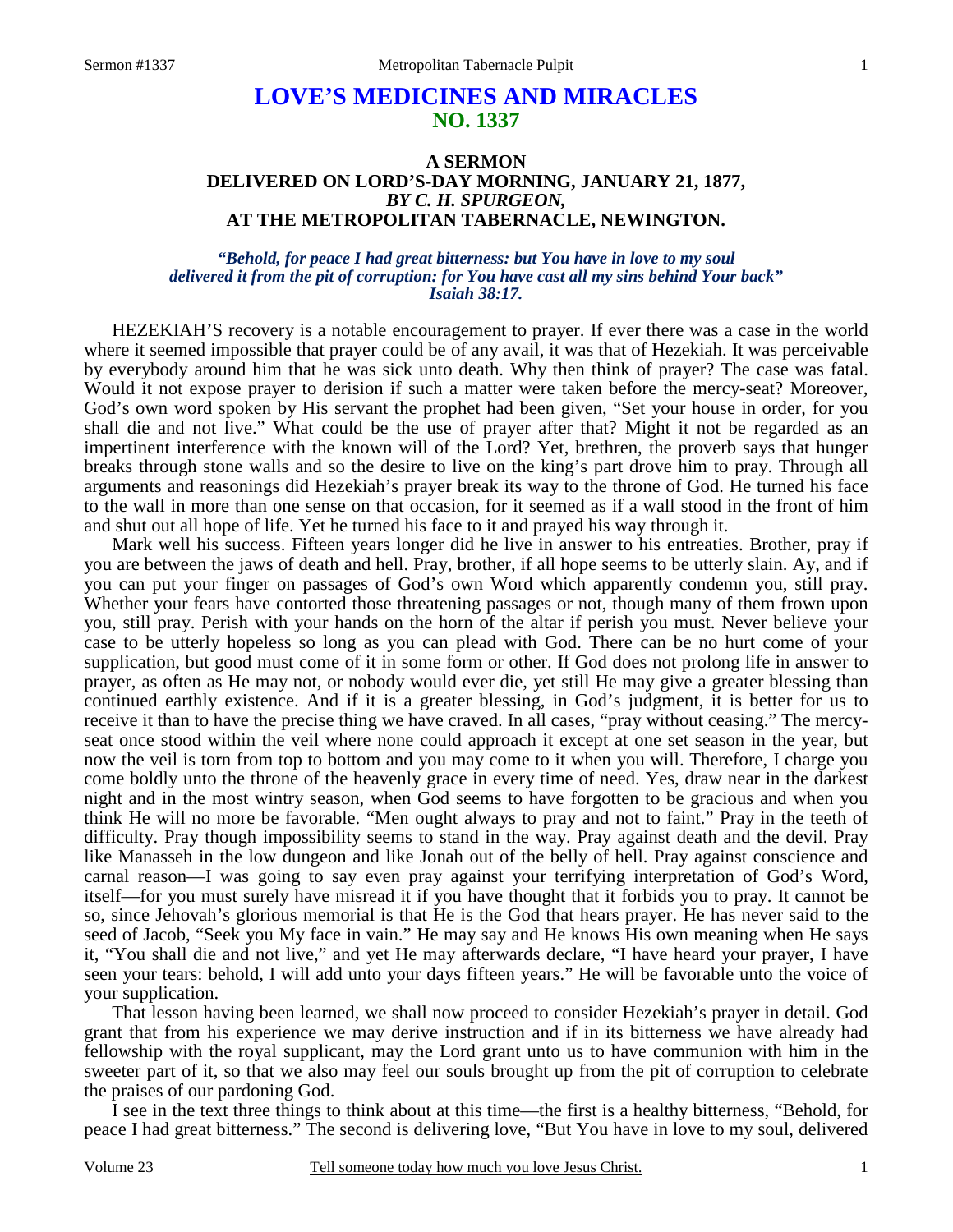it from the pit of corruption." And the third is absolute pardon, "You have cast all my sins behind Your back."

Before, however, I divided my text, I ought to have given you another translation of it. Not that I would readily find fault with our version at any time, for it is, as a rule, marvelously correct and singularly forcible and I am afraid when the new translation of the Bible comes out, it will be better to light our fires with it than to give up the old version, which is so dear to us and so interwoven into all our religious life. I trust our grandfather's Bible will maintain its hold on the mind of the English public against all comers, for it is so simple and yet so sublime, so homely and yet so heavenly in style. The translation which I shall now submit to you is, however, more exactly literal according to the Hebrew, "Behold, to peace my bitter bitterness," or "Marah Marah," "and You have loved my soul from the pit of destruction, because You have cast all my sins behind Your back."

**I.** Our first head is HEALTHFUL BITTERNESS and you have it in the first sentence, which runs in Hebrew very nearly as follows, "Behold, to peace (or to health) my bitter bitterness." Our translators have given us, as it were, an interpretation of it rather than a translation. I do not dispute their interpretation, but yet it does not embrace all the meaning which the words convey to the instructed reader. The Hebrew is abrupt, sententious, and full of teaching, "Behold, to peace my bitter bitterness."

This means, first, that he underwent a great, sad, and unexpected change. His peace, according to our version, was taken away and for it he had great bitterness. The city of Jerusalem had been surrounded by Rabshakeh's armies. Sennacherib had sent his lieutenant to demand immediate surrender and that commander had written a letter full of blasphemy and contempt. Hezekiah, having but little faith, was terribly cast down. But though he had not grace sufficient to be at ease in his mind, he had wisdom enough to go to his God in prayer. He spread the letter of Rabshakeh before the Lord and in due season he obtained an answer which more than satisfied him. "The king of Assyria shall not come into this city, nor shoot an arrow there, nor come before it with shields, nor build a siege mound against it." The angel of the Lord smote the armed men of the king of Assyria in their thousands, and the tyrant, hearing a rumor, fled to his own capital, where his sons killed him with the sword. That was an end of Sennacherib and one would have said, and doubtless Hezekiah did say, "Now I shall have a long season of quiet. I shall reign in power over my country, watch over its interests, promote the happiness of my people, discharge justice, build up an empire and then by-and-by, when I grow grey in years in the fullness of time, I shall be gathered to my fathers in peace, as a shock of corn comes in its season." Instead of this, while he was in the meridian of his age and had as yet no heir to his crown, he finds himself smitten with a painful, debilitating, and depressing disease and he knows that he must die. Hear him as, to the music of sighs and groans, he sings a mournful song, "I shall go to the gates of the grave. I am deprived of the residue of my years." Ah, brethren, let us never boast ourselves of tomorrow, for we know not what a day may bring forth. The promises of the opening morning are not often fulfilled clouds gather and the sun which rose in splendor sets in showers. We reckon that now we have made our nest as downy as it can be and we who ought to know better yet say, "Soul, take your ease: my mountain stands firm, I shall never be moved." But ah, how soon the mountain shakes, the nest is filled with thorns, and the joy vanishes. The great Master of the feast comes in, clears the tables, takes away the fat things full of marrow, and the wines on the lees well-refined, and instead thereof bids His servitors bring forth the wine of astonishment and the bread of sorrow. Ah, what changes may come! What changes have come to some here present. You have gained the object of your life and then have been disappointed in it. You have, after many a struggle, reached the position you sought for so eagerly, but now you find it a hard, uncomfortable ledge of rock overhung with thorns and briars. You thought that when a certain trial was surmounted, which had so long been the "hill difficulty" of your way, you would come to a level plain whereon your willing feet should joyfully trip towards heaven. But now fresh mountains rise before you. Unexpected Alps lift up their frowning battlements and your spirit is filled with heaviness at the dreary prospect—for peace you have great bitterness. Now, if this is so with you, count it no strange thing and do not imagine that an uncommon experience has happened unto you. It was so with Hezekiah and has been so with tens of thousands of others whom the Lord has loved.

Notice, further, that Hezekiah's condition was one of emphatic sorrow, for he says, "Behold to peace, Marah Marah—bitter bitter," or "bitter bitterness." We read that when the children of Israel came to Marah they could not drink of the waters, for they were bitter. Nobody knows, unless they have experienced it, what parching thirst is and how cruel is the disappointment when, seeing water before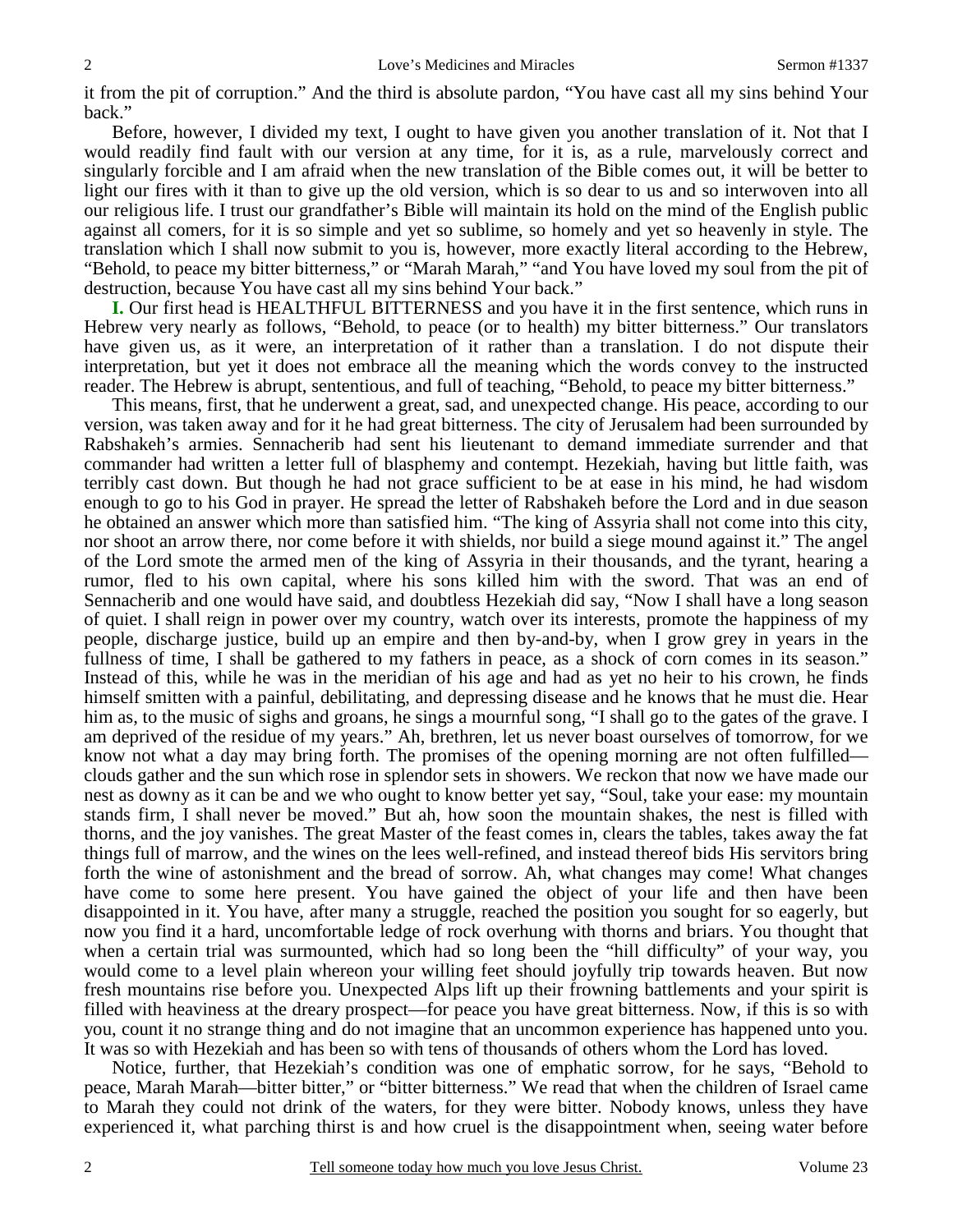you, you discover it to be so brackish that you cannot drink it. It tantalizes a man when he is least able to exhibit patience and so it intensifies the previous pain of the thirst. Marah was a notable spot in the journeys of the children of Israel, and Hezekiah had come spiritually to a double Marah, a Marah Marah. Have you, dear friends, ever passed that way and drank of double bitterness—the wormwood and the gall? Beloved, some of us know what it means, for we have had at the same time a body racked with pain and a soul full of heaviness. "The spirit of a man will sustain his infirmity, but a wounded spirit who can bear?" Perhaps the double Marah has come in another form—it is a time of severe trouble and just then the friend in whom you trusted has forsaken you—this is sorrow upon sorrow. Or perhaps you are in temporal difficulties and at the same time in great spiritual straits. Here also is Marah Marah. The flying fish is pursued by a fierce enemy in the sea and when it flies into the air, birds of prey are eager after it. In like manner, both in temporal and spiritual things, we are assailed. Paul notes in his famous voyage that he came to a place where two seas met—have you ever sailed through such a dangerous part of the sea? I doubt not that you have and have at the same time found both trouble and sorrow. Well, then, again I say unto you, count it not strange concerning the fiery trial, as though some strange thing had happened to you—for the like affliction has happened unto many of your brethren—yes, it has so often happened as to become a proverb that "ill things seldom come alone." Lo, on the heels of the first of Job's messengers, there hastens another. If the Sabeans have taken away the oxen and the asses, we may be sure that the fire of God will be upon the sheep and the Chaldeans are already after the camels. No, do not wonder if the wind from the wilderness has smitten the four corners of the house and buried the children in the ruins, for adversities usually hunt in packs. Deep calls unto deep. Like countless birds which fly over our heads, migrating to distant lands, so do trials pass over us in clouds and we are startled as we hear strange and mysterious voices threatening grievous ills.

Now, notice, that the meaning of our verse is not at all exhausted by this explanation. We find in it a better meaning by far. "Behold to peace bitter bitterness," that is to say, the king's double bitterness worked his peace and health. Take the word in the sense of health first. The illustration of the text is well known. Many a time when a man has been exceedingly ill, the medicine which has met his case has been intensely disagreeable to the taste. It has been as gall to his palate, but it has operated as a strengthening tonic—it has chased out the fever and purged away the cause of the malady and the man has recovered. Hezekiah bore witness that God had sanctified his bodily sickness and his mental sorrow to his spiritual health. Is it not often so with us? "Before I was afflicted I went astray, but now have I kept Your Word." Hezekiah had time during his sickness to consider his disorderly house. While he lay with his face to the wall, he read a great deal upon that wall which he had seen nowhere else. A handwriting flamed forth in burning letters before his conscience and this was the interpretation thereof, "Set your house in order." This writing would remain before his eyes even after he was respited. The death warrant was cancelled, but the mandate was not retracted, "Set your house in order." It needed setting in order and his first occupation was to look into home affairs, uncover family abuses, and search into personal errors. In his quiet chamber, the king would look over the administration of his kingdom and note the many mistakes he had made, the wrong acts which he had permitted in his subordinates, and all the abuses of the times. Among the rest, his own personal unbelief would rise before him. He would remember his fear and distrust and mourn over them. He had evidently been far more daunted by Rabshakeh, at the first than he ought to have been, for Isaiah, to comfort him said, "Be not afraid of the words which you have heard." He would think his whole life over and beginning with himself would search out all errors of the state and of the church. Self-examination is a great benefit to us, brethren, and anything which brings us to it does us real service. Brother, go over the whole of your spiritual farm, be diligent to know the state of your flocks and look well to your herds. Break up the fallow ground and clear out the thorns. Take the little foxes which spoil the vines and chase away the birds which devour the seed. Let all things be in the best condition—thus will your sickness work your health by discovering the secret source of your malady.

The king's bitterness of soul then led him to repent of his wrongdoing, as he saw wherein he had sinned. He mourned His folly before God and humbled himself because of the inward sinfulness of nature out of which the outward transgression had come. I am sure that very often sickness reveals a man to himself. We seldom see ourselves till sorrow holds up the glass before our eyes. Self is an unpleasant subject for study. Anatomy is nothing to it—to dissect a corpse is not half so disagreeable as to examine your own character. Have you ever laid yourself upon the table, cut deep with the dissecting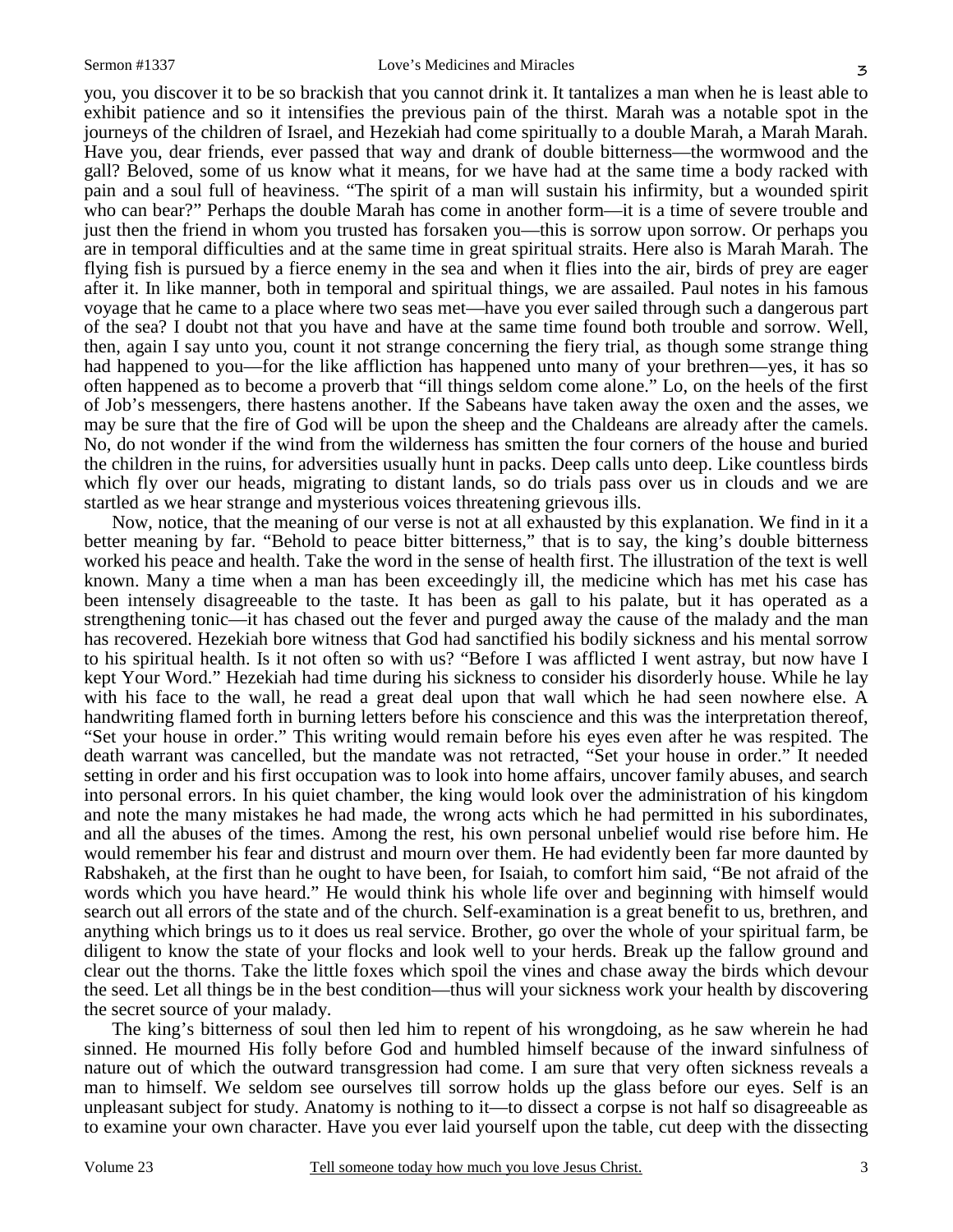knife, laid bare the inward parts, and opened up the hidden things of the heart? Have you taken yourself to pieces, bone by bone? When you have got as far as your heart, have you not earnestly wished that you could avoid making any pre-mortem examination of that desperately diseased organ? Ah, me! What a humiliating piece of business is the anatomizing of the natural heart—that heart which is deceitful above all things, that heart out of which come envyings and murders. We flinch from this till sickness and despondency strap us down and work away with the surgical knife. And yet this is one of the most beneficial of operations, for "by these things men live and in all these things is the life of our spirit." Ah, this bitter bitterness which makes us look within and see ourselves in our true colors is of far more use to us than those dainty repasts which make us like the Israelites with the quails, full of meat, but also nigh unto cursing.

I can well imagine that this bitter bitterness made Hezekiah see the need of his God more than ever he had seen it before. He knew in whose hands his breath was and felt his entire dependence upon the divine will. He saw himself to be absolutely in God's power, as much as the thread is under the hand of the weaver who snaps it whenever he pleases, or as the prey is under the power of the lion who can break all its bones. Now he learned to cling to the Lord his God and to cry, "O Lord, I am oppressed, undertake for me." Now he knew that the Lord was ready to save him and while his heart was filled with joy because of the promise of prolonged life, he was also full of shame that he had ever doubted the power and grace of God in his hour of trouble.

He would henceforth feel that the Almighty Lord who could bring back the shadow upon the sundial ten degrees could as readily check the wrath and power of the most terrible invader. He who could deliver him from the gates of the grave could assuredly save him from the rage of mortal man. And He who used a poor lump of figs to disappoint death of its prey could also employ the weakest means to overthrow the most potent foe of Israel. Henceforth he would lean upon the Eternal and bid the virgin daughter of Zion despise her adversary and laugh him to scorn. After that schooling, Hezekiah would exhibit greater spiritual strength, more confidence in the promise, more power with God, more zeal in the divine service, and his peace would come back to him and would be even deeper than at the first. That joy which had fled because of sin and God's visitation on account thereof, returned to him once more. He felt himself happier because he was holier. He felt himself strengthened because the blessed purgative, though bitter, had removed a constant source of weakness. And he rose from his bed, not merely a new man in bodily health, but a renewed man as to his entire spiritual nature. How sweet are the uses of adversity when the Holy Spirit uses His sacred art upon the soul and turns the brine of tears into a sacred salt to season the spirit.

Before I leave this point I would express my prayerful desire that this may be the result of every drop of bitter which any of you may ever taste throughout your future lives. If you are not the Lord's people, your bitterness has no blessing in it. On the contrary, you may look upon it as a foretaste of that endless Marah by whose brackish fountain the impenitent must sit and weep forever. But if you are the Lord's child, believing in Christ Jesus, all is well, "For we know that all things work together for good to them that love God, to them that are the called according to His purpose."

**II.** Now we come to the second part of our text, which is peculiarly sweet to our souls, for it sets forth LOVING DELIVERANCE. The original runs thus, "And You have loved my soul from the pit of destruction." Taken in its first sense, the king ascribes to the love of God his deliverance from death and the grave, and praises God for his restoration to the land of the living. But the words of inspired men frequently have a deeper significance than appears upon the surface and indeed they often conceal an inner sense which perhaps they themselves did not perceive and hence the king's words are as dark sayings upon a harp full of meaning within meaning. At any rate, taking the language out of the mouth of Hezekiah, we will use it for expressing our own emotions and give it a wider sense if such is not the original range of its meaning.

Let us notice three things. First the deed of grace, "You have brought my soul from the pit of corruption." Secondly, the power by which it was performed, "You have loved my soul out of the pit of corruption." And thirdly, the modus operandi, which is indicated by another and equally good translation, "You have embraced my soul from the pit of corruption."

First, then, the deed of grace of which you and I can sing. "The Lord delivered us from the pit of corruption." First, from the pit of hell. Ah, there I should have gone long, long ago if mercy had not interposed. "A platitude," says one. Ah, brother, God save you from thinking the acknowledgment of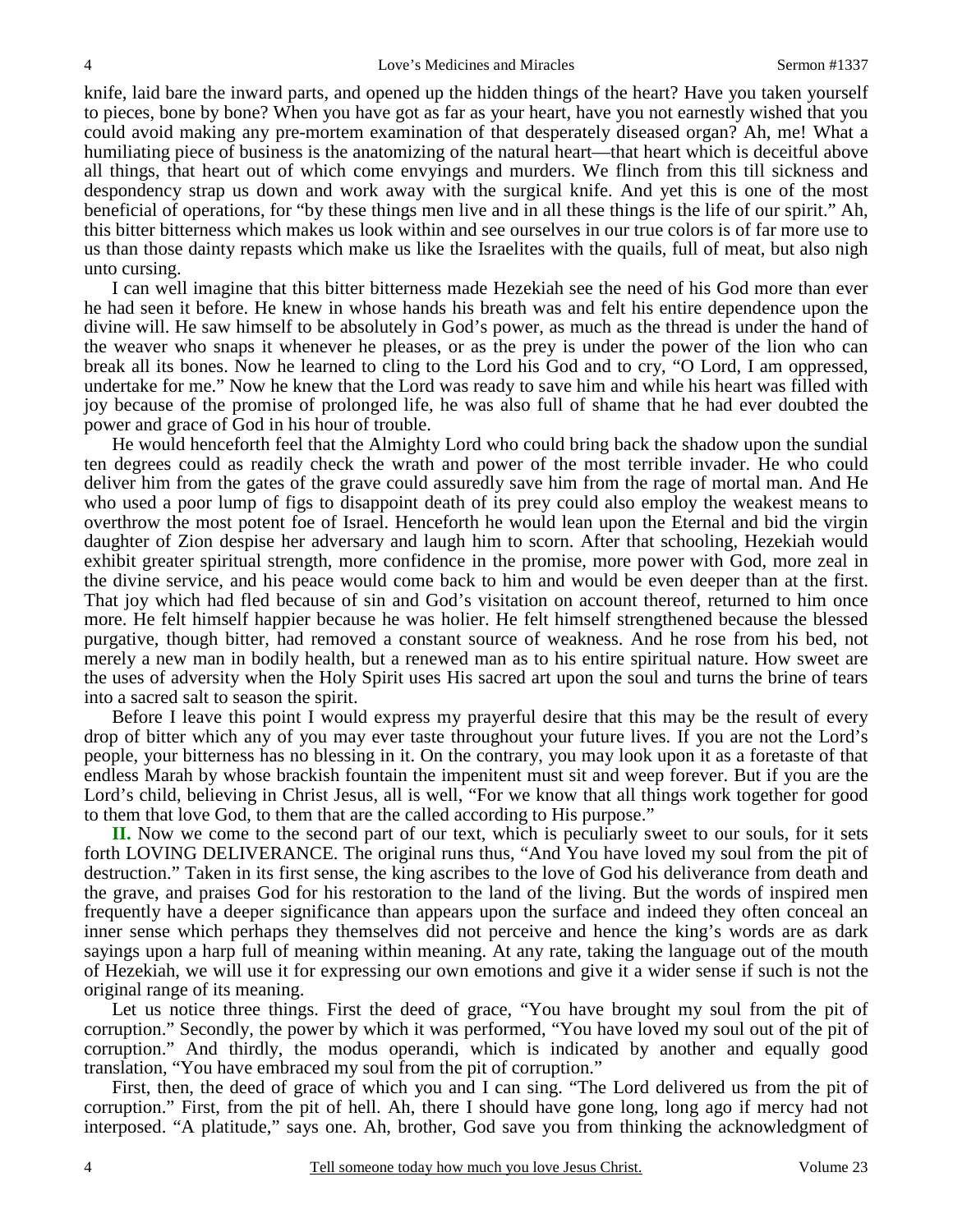God's choicest mercies to be a platitude. I reckon that those in hell would think it no platitude for us to bless God that we are not in their torments. Our sins, like millstones about our neck, might have sunk us in the sea of divine wrath twenty years ago and is it not a thing to be spoken of again and again, a mercy to bless God for, that we are not in the abode of condemned souls? Is it not even more a reason for gratitude that we shall never be there? Believing in Jesus Christ and resting in the atoning blood, "There is therefore now no damnation," as the older version used to run, "to them that are in Christ Jesus." "Who is he that condemns? It is Christ that died, yes rather, that has risen again." The dreadful gates of hell shall never be passed by a soul that believes in Christ Jesus. For us there is no undying worm. For us no unquenchable fire. For us no wrath to come. Glory be to God for this amazing grace.

But next, He has also delivered us from the pit of sinfulness which is, to my mind, as horrible a pit as hell itself. Indeed, under some aspects it is the same thing, for sinfulness is hell and to live under the power of sin is to be condemned. Well, brethren, years ago sinfulness was our master and we loved it. We hated the ways of God and loved the wages of unrighteousness, but at this present moment, although we mourn because we are not perfectly rid of sin, yet sin shall not have dominion over us. We see sin in our nature, but we loathe it. It is no more a home-born citizen of our soul, but an alien to be expelled, an outlaw to be hunted down. No more do we consent to sin, "It is no more I that do it, but sin that dwells in me." Blessed be God, although we are sometimes brought into captivity to the body of this death, yet He gives us the victory through Jesus Christ our Lord. We are driving out the Canaanites of sin, little by little, by force of arms and by the might of grace, and soon shall every Jericho fall flat to the ground and every Amorite be slain. Let us rejoice in being delivered from this pit of corruption.

Equally has the Lord delivered us at this time from the awful consciousness of wrath under which we once groaned. Brethren, you have not forgotten the time when you felt the hand of God heavy upon you under conviction of sin? I do not know what the pangs of damned souls may be, but I think I have been almost able to guess their horror in my hours of deep distress, when my soul chose strangling rather than life because of my misery, for I was drunken with wormwood and filled with sore anguish. This I know, that if my horror could have been greater, my life must have expired. It is not always that awakened souls suffer so much, but any man who has felt his own sinfulness has seen that which might make every individual hair upon his head stand upright with horror, since to be a sinner is the most dreadful thing conceivable. To have God's wrath revealed in the spirit is to have a seething hell within one's conscience. But blessed be His name, He has loved us out of that pit of despair. No longer are we burdened with a sense of sin, for we are pardoned. Our conscience is purged from dead works. The precious blood has made us happy in God. We are reconciled to Him by the death of His Son and all our trespasses are forgiven forever. Therefore, our heart is glad in the Lord and to Him will we sing our songs upon our stringed instruments all the days of our life in the house of the Lord—

> *"In a dungeon deep He found me, Without water, without light, Bound in chains of horrid darkness, Gloomy, thick, Egyptian night. He recovered Thence my soul with price immense. And for this let men and angels, All the heavenly hosts above, Choirs of seraphim elected, With their golden harps of love, Praise and worship, My Redeemer without end."*

Since that first dark hour of conviction, I dare say you have passed through other fearful depressions of spirit, very similar to this which is recorded of Hezekiah. You have not descended quite so deep into the pit as you did at first, but yet you have known bitter sorrows and have been delivered from them. Are you this morning happy in the Lord? Are you again rejoicing? Then say with the king, "You have in love to my soul delivered it from the pit of corruption. The Lord was ready to save me, therefore, we will sing my songs on the stringed instruments in the house of the Lord."

There comes speedily a time when we shall sing this song more sweetly in a better land than this, where there shall be none of these mists to hang about us, but changeless, everlasting noonday without a cloud. In heaven how sweetly shall we sing this song upon our stringed instruments, when there shall be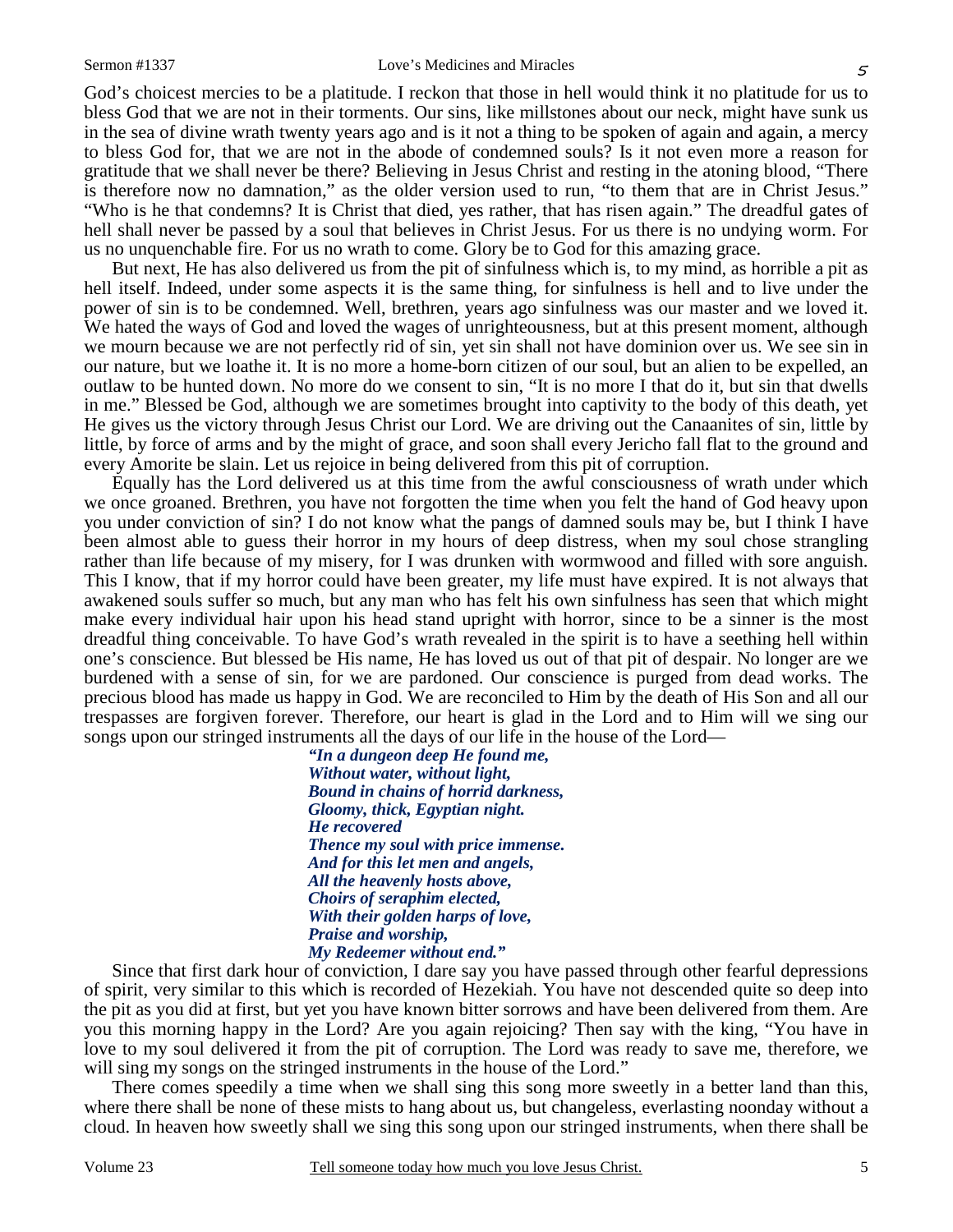no corruption left in us, but we shall be pure as the soul of God Himself, perfect as Christ our Redeemer. What hymns of gratitude shall we chant before the throne when standing on the heights of heaven, we gaze into the deeps of hell, when from our perfection we remember the Fall and all the ruin of it from which almighty grace uplifted us! Glory be unto the Lord forever, for "In love to my soul You have delivered it from the pit of corruption." Hallelujah! This is the deed which grace has done.

Now, we have to notice the power which performed it. To my mind the truth herein set forth is the delicious food for meditation, but it is not readily to be brought forth in preaching. Hear the words, "You have loved my soul out of the pit of corruption." Love worked the rescue. Love did it all. Let Love wear the crown. I was asleep in my sin, but you, O Love, did awaken me with a kiss. Only when I began to hear that Jesus loved poor souls unto the death and therefore came to seek and save sinners, did I begin to wake from my deadly lethargy. Do you, my brethren, recollect when the first thought entered into your minds that after all there was hope, for God was full of love? Did not that thought bestir you? Did not the Lord love you out of the sleep of sin? Moreover, you loved sin and the wages of it and the world looked very pleasantly upon you while it enthralled you. At last you came to know that the love of God was sweeter far than the love of sin. You had a glimpse of Jesus' dear marred visage, all bedewed with spittle and with blood and He appeared so much more fair and lovely than your sin that you began to feel that sin and you must part. Thus the Lord loved you out of your love of sin. His sweet love made sin nauseous to you. You were weary of it and would have no more of it. Do you recollect that when you fell into despair and said, "I have been such a sinner that I must die in my sin," you were uplifted from the pit of unbelief? I know that I was borne out of it upon the eagle wings of love. The Lord loved me out of it. He shed abroad such love in my soul that I could not be an unbeliever any longer. Just as an iceberg must surely melt when once it is borne along by the Gulf Stream, so my unbelief was compelled to dissolve in the warm stream of His dear love. Believe Him? How could I disbelieve Him when I saw His love to sinners and heard of His death for the very chief of them, even for such as I was. He loved me out of my unbelief. But then I felt so weak I could do nothing. I was afraid to unite with His people and afraid to make confession of my faith for fear I should dishonor Him. Then He came and loved me out of my timorousness, shed His love abroad in my heart so powerfully that I became strong with strength of His giving and knew myself to be safe because I was in His keeping. Then did I come forward and confess His name and unite with His saints, for I felt that I could trust my Lord to keep me even unto the end, for His love had loved me out of my weakness. I am telling the story as though it were about myself, but brethren, I mean it about you as well. You have wandered sometimes since then. You have gone away from your Lord into worldliness and much that you unfeignedly deplore, and who is it that has led you back to peace and holiness? Who has been the Good Shepherd and restored your soul? My loving Lord has driven me back sometimes with sharp words of rebuke, but more often He has loved me back with attractive tenderness. What a wonderful magnet love is! It draws our iron hearts to itself. Its sway is kindly but irresistible. We wander here and there, in the instability of our minds, till a memory of the days of love comes over our spirit, and straightway we can rest no longer in the things of earth after which we have so wickedly gone astray, but we say, "I will return unto my first husband, for it was better with me then than now." A moment's memory of the days of our espousals makes the heart sick with longings to return to her home in the bosom of Jesus. He loves us out of our backslidings. Perhaps you have fallen into lukewarmness and are chilly and lifeless, and what is the way to raise you out of that horrible state? Is it not a way of love? When the Laodicean church was neither cold nor hot, and even her Beloved was ready to spew her out of His mouth, how was she bid to rise out of her condition? Did not the Lord say, "Behold, I stand at the door and knock." Christ's coming to commune with the church was the cure of her indifference. When the love of God is shed abroad in the soul, you feel no longer sleepy and indifferent, but your spirit girds herself with zeal as with a cloak and your heart glows with vehement flames of affection. How truly does our poet sing*—*

> *"O Jesus, King most wonderful, You Conqueror renowned, Your sweetness most ineffable, In whom all joys are found! When once You visit the heart, Then truth begins to shine, Then earthly vanities depart, Then kindles love divine."*

6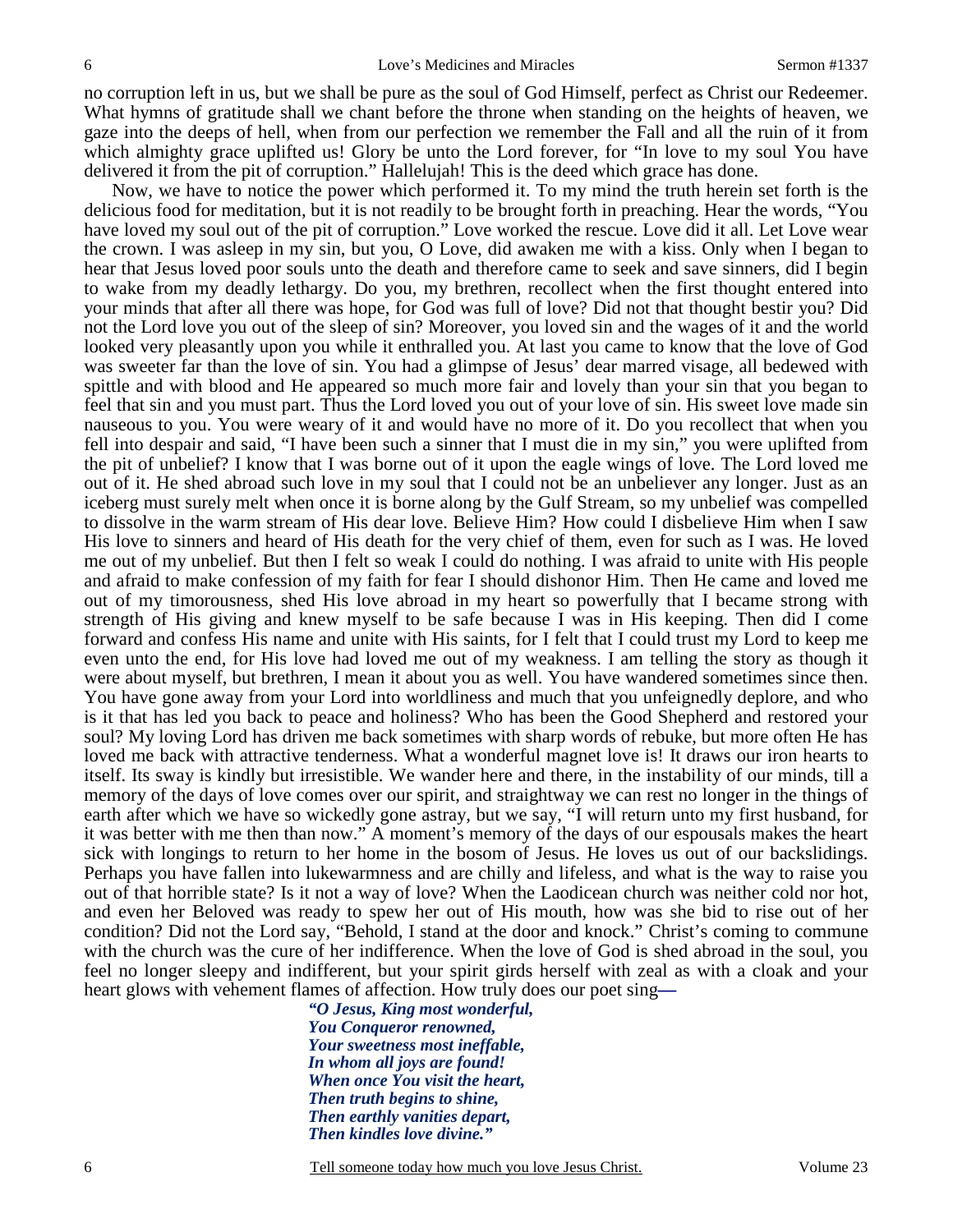7

The ever-gracious Lord means to perfect that which concerns you by the action of this self-same love. His gentleness has made you great and His love will make you glorious. Divine love is the most sanctifying agency in the world—it is that which checked us before we knew the Lord, when we ran so greedily after sin and it is that which constrains us now that we live unto His name, for "the love of Christ constrains us." Behold then the love of the Spirit! Is not this most blessed medicine? We spoke of bitter draughts under our first head, and truly these have their virtue, but here the Lord's love uses medicine like itself. Yes, it becomes itself the medicine and the Lord seems to say, "Here is My dear child sick and I will restore him by giving him more love." Divine love is a catholicon, a universal medicine. No spiritual disease can resist its healing power. The love and blood of Jesus, applied by the Holy Spirit, will raise up the saints from pining sickness and restore them from the gates of the grave. No heart, however like granite it becomes, can long resist almighty love. The rebel may stand up in bold defiance and stand out in daring obstinacy, but when he begins to feel God loves him he cries—

*"Lord, You have won. At last I yield. My heart, by mighty grace compelled Surrenders all to You. Against Your terrors long I strove, But who can stand against Your love? Love conquers even me. If You had bid Your thunders roll, And lightnings flash, to blast my soul, I still had stubborn been. But mercy has my heart subdued, A bleeding Savior I have viewed, And now I hate my sin."* 

We must briefly notice the modus operandi of this love. "You have embraced my soul out of the pit of corruption." Yonder is the child in the pit and the father, wishing to save it, goes down into the pit and embraces his beloved one and so brings him up to life and safety. After this manner did Jesus save us. He embraced us by taking our nature and so becoming one with us. It is by embraces that He regenerates converts and sanctifies us, for He comes into union with us by the indwelling of the Holy Spirit. All our lives He communes with us and embraces us with arms of mighty love and so uplifts us from the pit of corruption. In this way also He will bring us right up out of our fallen state into perfection of holiness, by continuing the divine embrace, pressing us nearer and nearer, and nearer still to His dear, loving heart till all sin shall be pressed out of us. He will by one eternal embrace of unchanging love lift us out of the pit of corruption into a state of absolute perfection wherein we shall dwell with Him forever. Glory be unto God for all this. He who has tasted of this cannot but sing as Hezekiah did upon his stringed instruments all the days of his life in the house of the Lord.

**III.** We have now with much delight to consider the promise of ABSOLUTE PARDON. "For you have cast all my sins behind Your back." This, King Hezekiah mentions as the cause of his restored peace and health. He could not be healed and cheered till the cause of disease was gone and that was sin. Sin was the foreign element in his spiritual constitution and as long as it was there it caused fret and worry and spiritual disease. But when the sin was gone, health and peace came back. Now let me take the words before us and set them forth in a few brief sentences and bid you notice, first, the burden—sin. A heavy load, a weighty curse. Observe the owner of this burden—Hezekiah says not sin only, but my sin. If any sins in the world are heavier than others they are mine. Brother, you feel yours to be so, do you not? Then take the next word, which is a word of multitude and note the comprehensiveness of that burden. All my sins. "You have cast all my sins." Let us spell that word, ALL my sins. What a row of figures it would take to number them all. As to the record of them, surely it would reach round the sky all my sins. In what balance shall they be weighed? What must the wrath be which is due to me on account of them? Think long and humbly of the words—all my sins.

Now, see the Lord comes to deal with them! He takes them all and what does He do? He casts them. "You have cast all my sins." What a deed of omnipotence! What a divine cast! None but Jehovah Jesus Himself could ever have lifted all my sins, but He did lift them and like another Atlas, He bore them upon His shoulders, and having done that, even till He sweat great drops of blood and bled to death, He then took the whole mass of my sins and cast them as far as the east is from the west. No, more, He cast them behind Jehovah's back. Where is that? Behind God's back? Where can that be? Men throw things